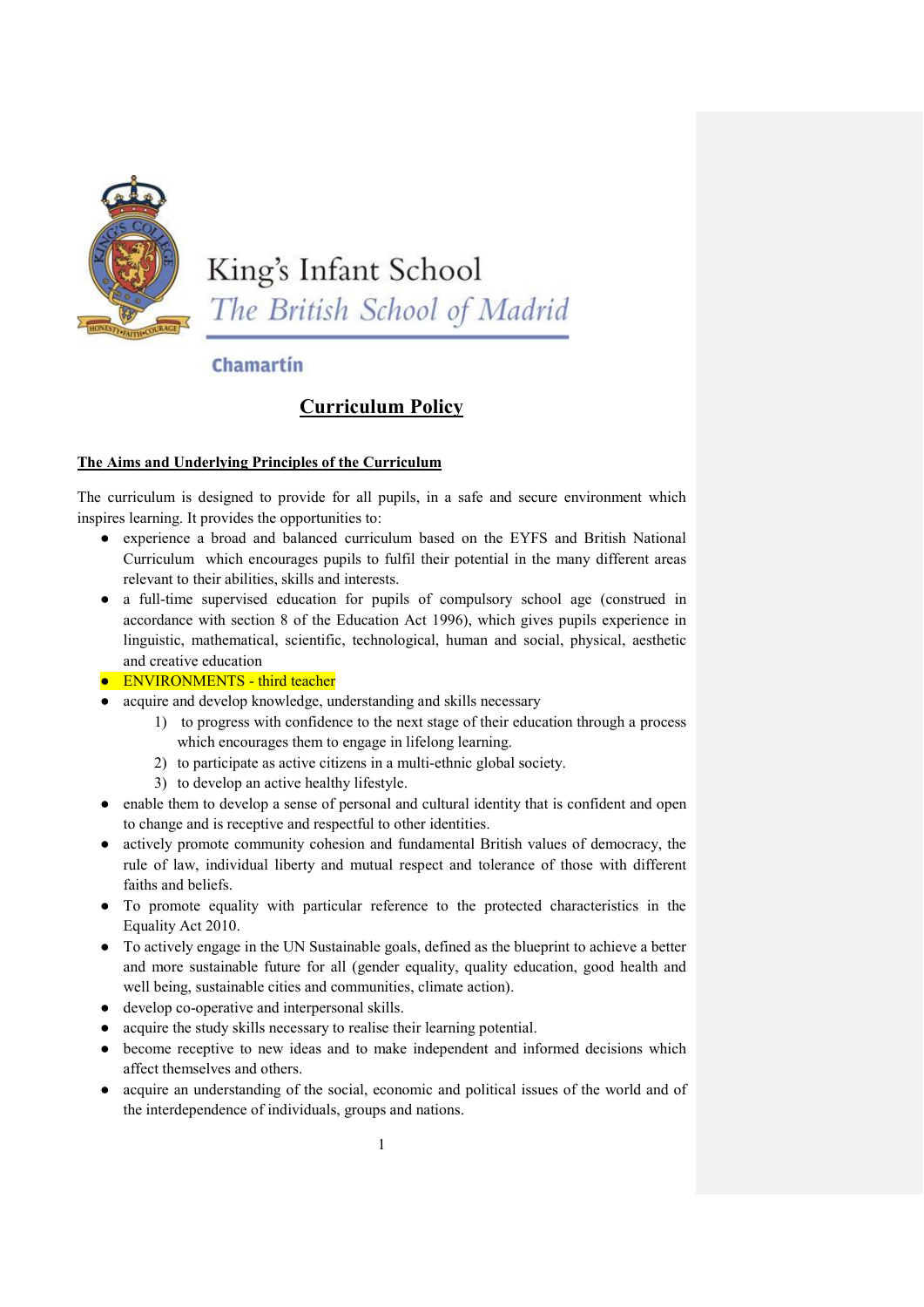- appreciate the complex human interaction with, and dependence upon the local and global environment and to develop a caring and responsible attitude to the environment.
- appreciate human achievement in the creative and expressive arts, science, technology, humanities and physical pursuits; and to experience a sense of personal achievement in some of these fields.

In the Curriculum models that follow there is an understanding that:

- all pupils are entitled to, and should be offered, a comparable range of educational opportunities.
- there are differences in the abilities, aptitudes, interests and other characteristics of pupils which need to be catered for.
- the learning environment and teaching methodology are important factors in determining whether or not some of these aims are achieved.
- extracurricular activities, such as school productions, fundraising activities, educational visits, residential trips all contribute to the total learning experience.
- there is an obligation to meet the requirements of the British National Curriculum coupled with local requirements laid down in Spanish law.

## **Time Allocations & Cross Curricular Approaches**

The primary curriculum is organised into creative themes and a cross curricular approach is used wherever possible to maximise learning opportunities. For instance, English and Mathematics time can be used to deliver Design & Technology or History and Geography through transdisciplinary units of work. National curriculum subjects may be taught in blocks so that children have the opportunity to work on one project over consecutive lessons. The school's policy is to be innovative, creative and flexible. The following is a guide to the amount of time teachers aim to allocate to each subject area when planning the delivery of the curriculum.

#### **Curriculum Organisation**

The British National Curriculum is taught throughout the school. A 'through school' plan has been designed to ensure that statutory requirements are covered; progression occurs throughout each department; that balance and creativity is achieved within and across each year of the schooling and that continuity occurs between phases of education.

# **EYFS breakdown**

Children are admitted to the King's Infant School from 18 months old. In this respect the school follows the requirements of the Early Years Foundation Stage (EYFS) for the Pre Nursery, Nursery and Reception year. The EYFS Profile summarises and describes children's attainment at the end of the EYFS. It is based on ongoing observation and assessment in the three prime and four specific areas of learning, and the three characteristics of effective learning:

The prime areas of learning:

- communication and language
- personal, social and emotional development
- physical development

The specific areas of learning:

- literacy
- mathematics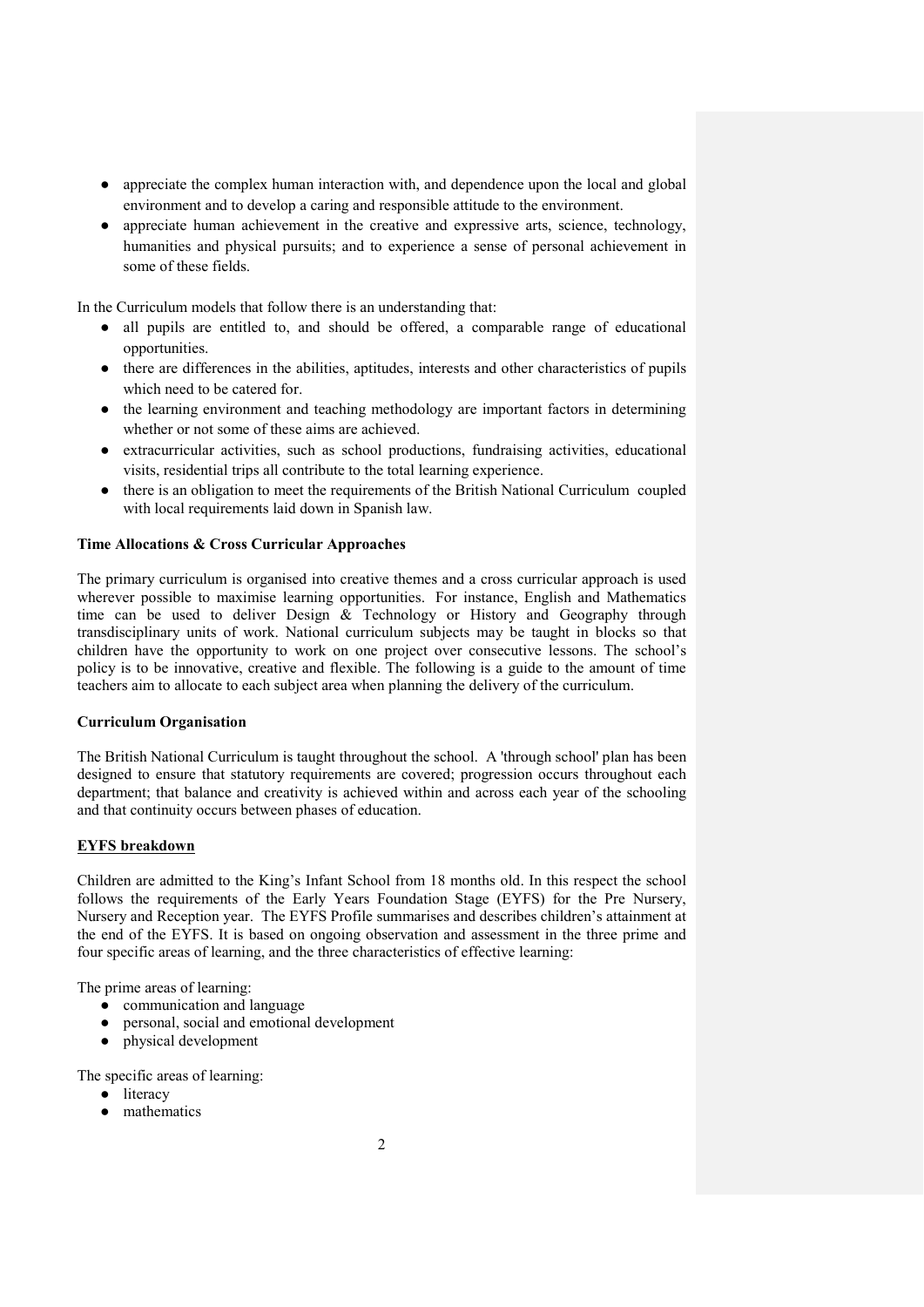- understanding the world
- expressive arts and design

Characteristics of effective learning:

- playing and exploring
- active learning
- creating and thinking critically

## **KS1 breakdown**

| <b>Subject</b>                      | <b>Year 1</b>   | Year 2          | minutes per week |
|-------------------------------------|-----------------|-----------------|------------------|
|                                     | <b>Sessions</b> | <b>Sessions</b> |                  |
| Rainbow Challenge - Topic, Maths,   | 2x50            | 3x80            | 100/240          |
| Science, History, Geography, RE,    |                 |                 |                  |
| PSHE, Art and Music, PE, computing) |                 |                 |                  |
| Literacy                            | 3x50            | 3x50            | 150              |
| <b>Guided Reading</b>               | 2x30            | 3x30            | 60/90            |
| Phonics                             | 5x25            | 5x25            | 125              |
| Maths                               | 4x50            | 3x50            | 220/150          |
| Science                             | 2x50            | 1x50            | 100/50           |
| Humanities                          | 1x50            | 1x50            | 50               |
| Music                               | 1x50            | 1x50            | 50               |
| Computing                           | 1x50            |                 | 50               |
| Outdoor Learning                    | 1x50            | 1x50            | 100              |
| <b>PSHE/RE</b>                      | 1x50            | 1x50            | 50               |
| PE                                  | 2x50            | 2x50            | 100              |
| Spanish                             | 3x50            | 4x50            | 150/200          |
| Assembly (Tuesday 4.00pm)           | 1x20            | 1x20            | 20               |
| Creative (atelier)                  | 1x30            | 1x30            |                  |
| Library                             | 1x30            | 1x30            |                  |
| Metacognitive Reflection            | 1x50            |                 |                  |
|                                     | <b>1515</b>     | <b>1300</b>     |                  |

**Computing:** In Year 1 we teach specific lessons to build the skills required in KS1 Curriculum. In Year 2, children apply those skills in all the subjects (for example creating presentations, recording videos and taking photos, coding, researching, using QR codes, working on algorithms).

# **Environment**

 $\mathcal{L}$ 

Each classroom is carefully designed to provide a range of continuous provision; that is always available for children to use. This environment is enhanced with extended provision which is resources and material which have been added to the classroom for a temporary time for children to explore and use independently.

# **Personal, Social & Health Education (PSHE)**

The need for children to 'Be Healthy; to Stay Safe; to Enjoy & Achieve; To achieve Economic Well-Being and to make a Positive Contribution to the Community lies at the heart of the primary and secondary curriculum. In all phases the SEAL programme may be used to support the PSHE curriculum.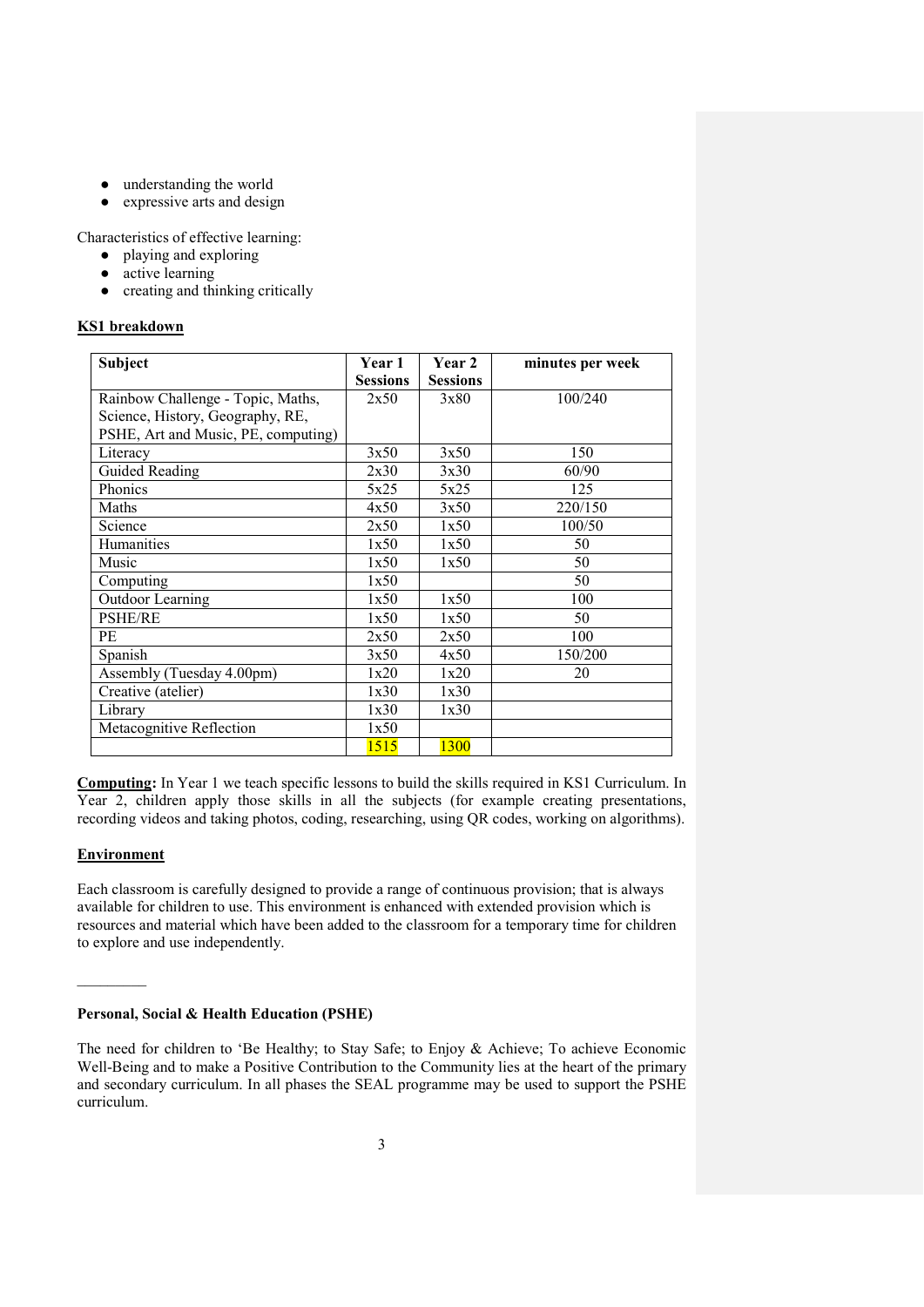#### **Active Promotion of Fundamental British Values**

These are democracy, the rule of law, individual liberty, mutual respect and tolerance of those with different faiths and beliefs. This is evident in the School's ethos and in many ways throughout the School, for example, in the PSHE programme, School Council, Assembly and within subject areas. Reference to how the School actively promotes Fundamental British Values can be found in a statement of British Values in Appendix 1..

#### **Special Educational Rights, Learning Difficulties and/or Disability**

Where a child has a statement issued in the UK, the School will discuss with parents, during the application process, the capacity of the School and local agencies available in Spain to meet the needs of the child appropriately. The School will provide appropriate learning opportunities and support for children with special educational rights.

#### **Stretch & Challenge Provision**

All lessons are differentiated and teachers will extend and enrich a child's curriculum appropriately. Opportunities for gifted and talented pupils to participate in extracurricular activities such as competitions and performances are built into the curriculum and promoted whenever possible. (Refer to Gifted & Talented policy)

#### **Multilingualism**

Spanish Language is taught in Year 1 and Year 2 for 3 hours per week.

#### **Equity, Diversity and Inclusion**

Equity, Diversity and Inclusion forms part of everything we do in school and is fully integrated into our planning for provision.

Equity - refers to the fair treatment, access, opportunity, and advancement for all people. We ensure that we recognise that a person's identity will not predict the outcome of their success.

Diversity - this refers to all the ways in which people are different and celebrating these differences. We do this through careful curriculum planning and consideration of resources, key texts and visual representation of the following protected characteristics:

- [age](https://www.equalityhumanrights.com/en/advice-and-guidance/age-discrimination)
- [disability](https://www.equalityhumanrights.com/en/advice-and-guidance/disability-discrimination)
- family diversity
- [race](https://www.equalityhumanrights.com/en/advice-and-guidance/race-discrimination)
- [religion or beliefs](https://www.equalityhumanrights.com/en/advice-and-guidance/religion-or-belief-discrimination)
- gender

Inclusion - This refers to providing equal access to opportunities and resources for people who might otherwise be marginalised i.e. additional education needs, disability, minority groups.

#### **Spiritual, Moral, Social and Cultural Education (Religious Education)**

**Comment [1]:** @miguelangel.doming uez@kings.education \_Assigned to Micky Dominguez\_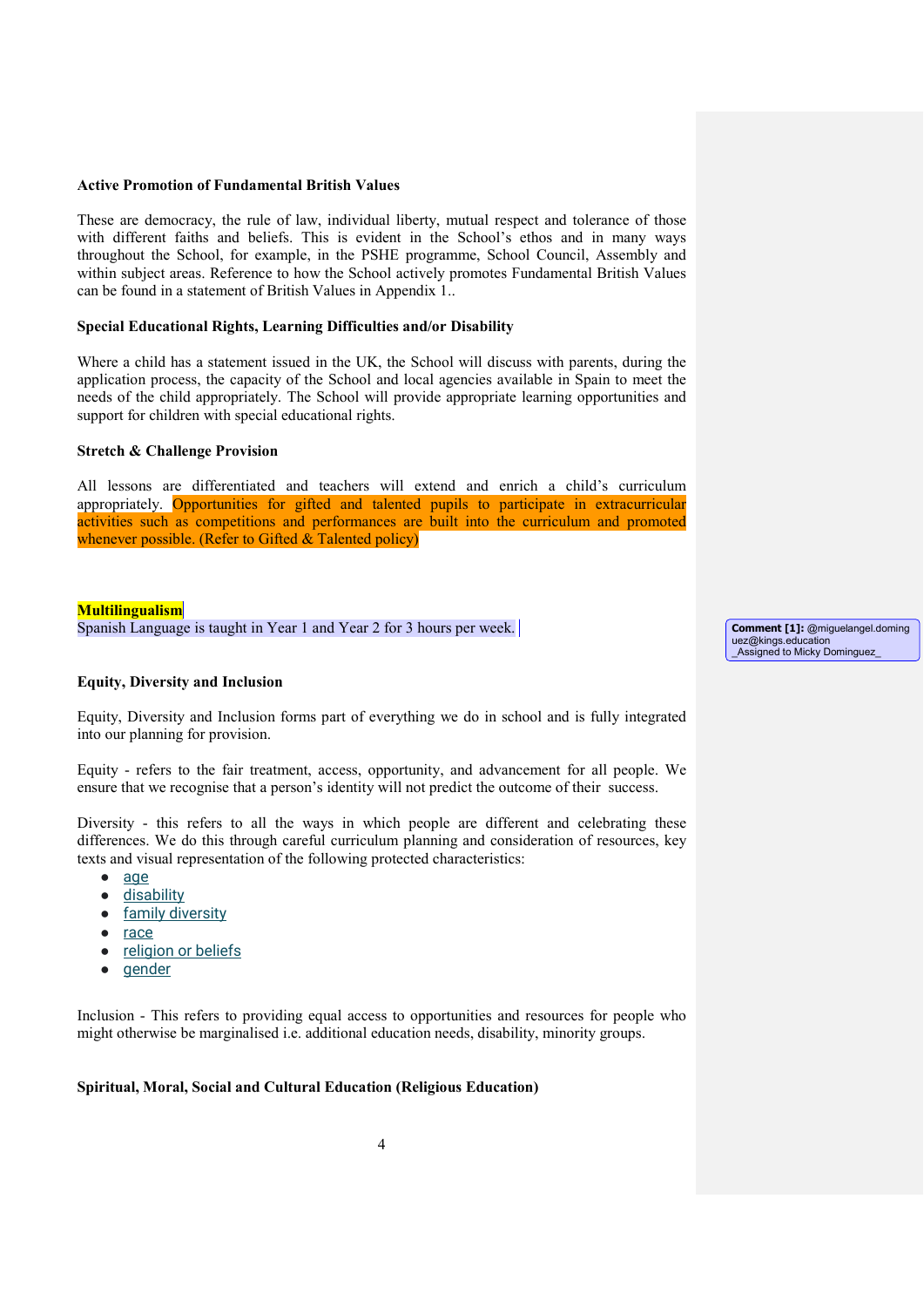Given the international background, Religious Education, Philosophy and Ethics is taught across the whole school with emphasis placed on the study of comparative religions. The school draws down on UK curriculum guidelines and children are taught about the Christian, Islam, Hindu, Sikh, Jewish, and Buddhist faiths through comparative studies.

#### **Relationships and Sex Education ( To be reviewed)**

Sex and Relationships Education is taught within the Personal Social Health Education (PSHE) and Science curriculum. (Refer to separate policy).

#### **Careers Education**

The school makes provision for speakers to address children according to their age to discuss career choices and routes from school to the world of work. Equally, educational visits to institutions and organisations are be used to promote different working environments and the people who work there. Throughout the secondary curriculum students are encouraged to see the relevance of their studies in relation to their personal attributes and aspirations.

#### **Educational Visits**

Educational Visits are used wherever possible to enrich and enhance the curriculum. A wide range of venues in the Madrid area are available for pupils across the whole age range. Residential visits feature from Year 2 and are used to provide opportunities for outdoor pursuits. The school undertakes full risk assessments of all off site venues.

#### **Extracurricular Activities**

Extracurricular clubs take place both during lunch breaks and throughout the day. They are provided by a range of high quality external providers. There are also a range of clubs and support sessions available during school break times run by teachers.

| <b>Created and Reviewed by:</b> | <b>Policy Category: school</b> |
|---------------------------------|--------------------------------|
| Dawn Akyurek September 2017     |                                |
| Dawn Akyurek August 2019        |                                |
| Core Leadership October 2021    |                                |
| <b>Approved by KGB</b>          | <b>Next Review:</b>            |
| Sep 2017                        | October 2021                   |

## **Appendix 1**

#### **Promotion of Fundamental British Values at King's Infant School,**

We endorse the Department for Education's five-part definition of British values:

- Democracy
- The rule of law
- Individual liberty
- Mutual respect
- Tolerance of those of different faiths and beliefs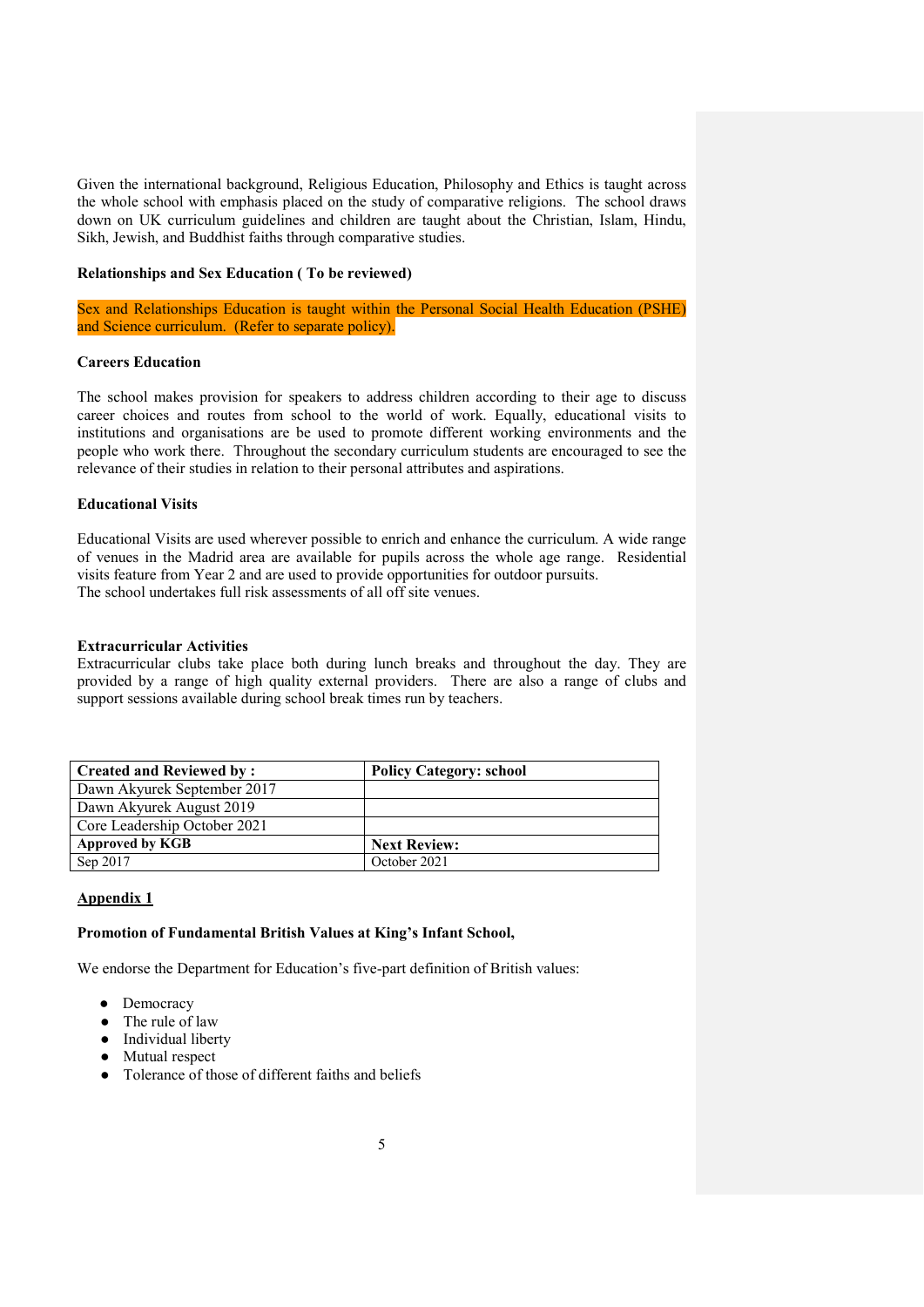King's Infant School pupils will encounter these principles throughout everyday school life. In particular, our promotion of spiritual, moral, social and cultural understanding has been reviewed and enhanced by these explicit values.

Listed below are some examples of how we actively promote these values in our school community:

#### **Democracy**

Pupil voice is significant in regards to life at King's Infant School. Our School Council, regular questionnaires and 'open door policy' means pupils have a great amount of input in regards to what and how they learn, which promotes pupil voice.

Consultations with pupils are also conducted throughout the year. We know that the formation of the school council and the active participation of our pupils will sow the seeds for a more sophisticated understanding of democracy in the future.

## **The Rule of Law**

Our pupils will encounter rules and laws throughout their entire lives. We want our pupils to understand that whether these laws govern the class, the school, the neighbourhood or the country, they are set for good reasons and must be adhered to.

This understanding of the importance of rules will be consistently reinforced through Assemblies and our curriculum. The involvement of our pupils in understanding the Rewards and Sanction Policy helps them to understand the reasons behind the rules and the consequences if they are broken. Throughout the year we welcome visits from members of the wider community. We believe that clear explanations and real life stories emphasise the importance of the rule of law for our pupils.

#### **Individual Liberty**

We invest a great deal of time in creating a positive culture in our school, so that children are in a safe environment where choices and freedoms are encouraged. In lessons, learning tasks are often left for the child to decide upon. We encourage children to choose the task that will challenge them, giving them more freedom to determine their own learning. We offer a range of clubs which pupils have the freedom to choose from, based on their interests. Through Teacher led /Form time, we educate children on their rights and personal freedoms as well as supporting them in recognising how to exercise these freedoms safely. We believe that valuing choice and freedom in daily school life will foster a value for individual liberty as the children embark upon their adult lives.

#### **Mutual Respect**

Mutual respect is at the core of our school life. Pupils learn to treat each other and staff with great respect. This is evident when walking around the school and in the classrooms.

#### **Tolerance of those of different faiths and beliefs**

At King's Infant School, we offer a culturally rich and diverse curriculum in which all major religions are studied and respected. We strongly believe that tolerance is gained through knowledge and understanding. Through our curriculum and the routines of our daily school life,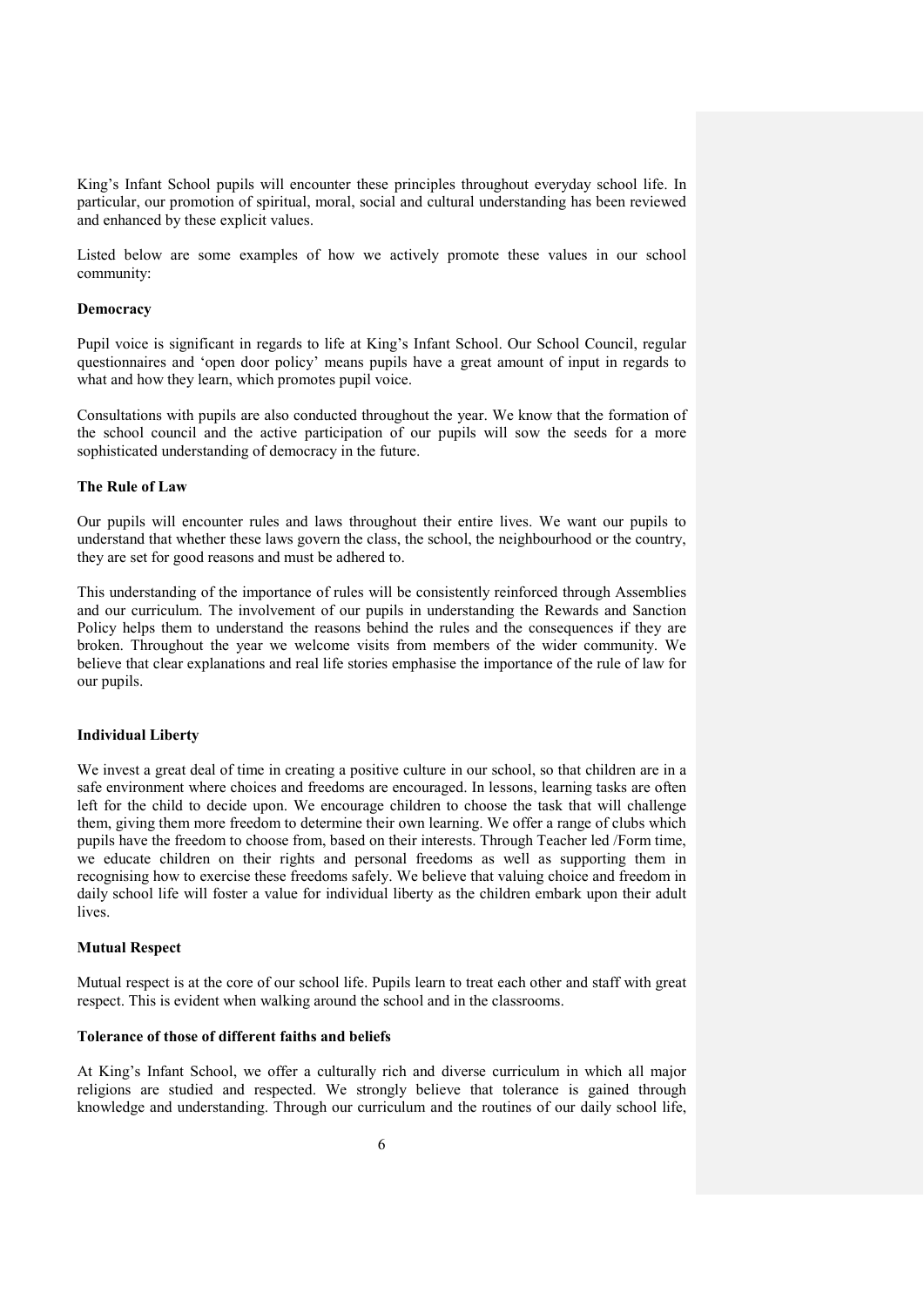we strive to demonstrate tolerance and help children to become knowledgeable and understanding citizens who can build a better Britain for the future.

Further evidence on how we actively promote fundamental British Values in all areas of the curriculum and examples of these along with areas for future development can be seen in Appendix Two.

#### **Fundamental British Values Record Sheet**

The importance of Fundamental British Values outlines the need to "create and enforce a clear and rigorous expectation on all schools to promote the fundamental British values of democracy, the rule of law, individual liberty and mutual respect and tolerance of those with different faiths and beliefs" (Secretary of State for Education, 2014).

Definitions for each of the Fundamental British Values were outlined in the 2011 Prevent Strategy, and further guidance has been supplied July 2015 in the document 'Promoting Fundamental British Values as part of SMSC in Schools'. The table below outlines evidence of how King's Infant School promotes these values, as well as outlining potential areas for future development.

| <b>Fundamental</b>       | <b>Evidence at King's Infant</b>                                                                                                                                                                                                                                                                                                                                                                                                                                                                                                                       | <b>Opportunities for future</b>                                                                                                 |
|--------------------------|--------------------------------------------------------------------------------------------------------------------------------------------------------------------------------------------------------------------------------------------------------------------------------------------------------------------------------------------------------------------------------------------------------------------------------------------------------------------------------------------------------------------------------------------------------|---------------------------------------------------------------------------------------------------------------------------------|
| <b>British Value</b>     | School                                                                                                                                                                                                                                                                                                                                                                                                                                                                                                                                                 | development.                                                                                                                    |
| 1) Democracy             | Pupils vote for the<br>representatives of School<br>Council. House Captains are<br>voted in by the school staff.                                                                                                                                                                                                                                                                                                                                                                                                                                       | Pupil Meetings to make reasonable<br>whole school decisions.                                                                    |
| 2) The Rule of<br>Law    | The importance of rules and<br>laws, whether they be those<br>that govern the class, the<br>school, or the country, are<br>consistently reinforced<br>throughout regular school<br>days, as well as when dealing<br>with behaviour and through<br>school assemblies. Pupils are<br>taught the value and reasons<br>behind rules, that they<br>govern and protect us, the<br>responsibilities that this<br>involves and the<br>consequences when rules are<br>broken. Some pupils have<br>devised rules for their<br>classrooms with their<br>teachers. | Pupils to make up their own classroom<br>rules in each classroom in order to<br>explore the meanings and structure of<br>rules. |
| 3) Individual<br>Liberty | Opportunities for children to<br>develop a stronger sense of<br>self, their preference and                                                                                                                                                                                                                                                                                                                                                                                                                                                             | Further reference built into the PSHE<br>curriculum                                                                             |

#### **Whole School Evidence**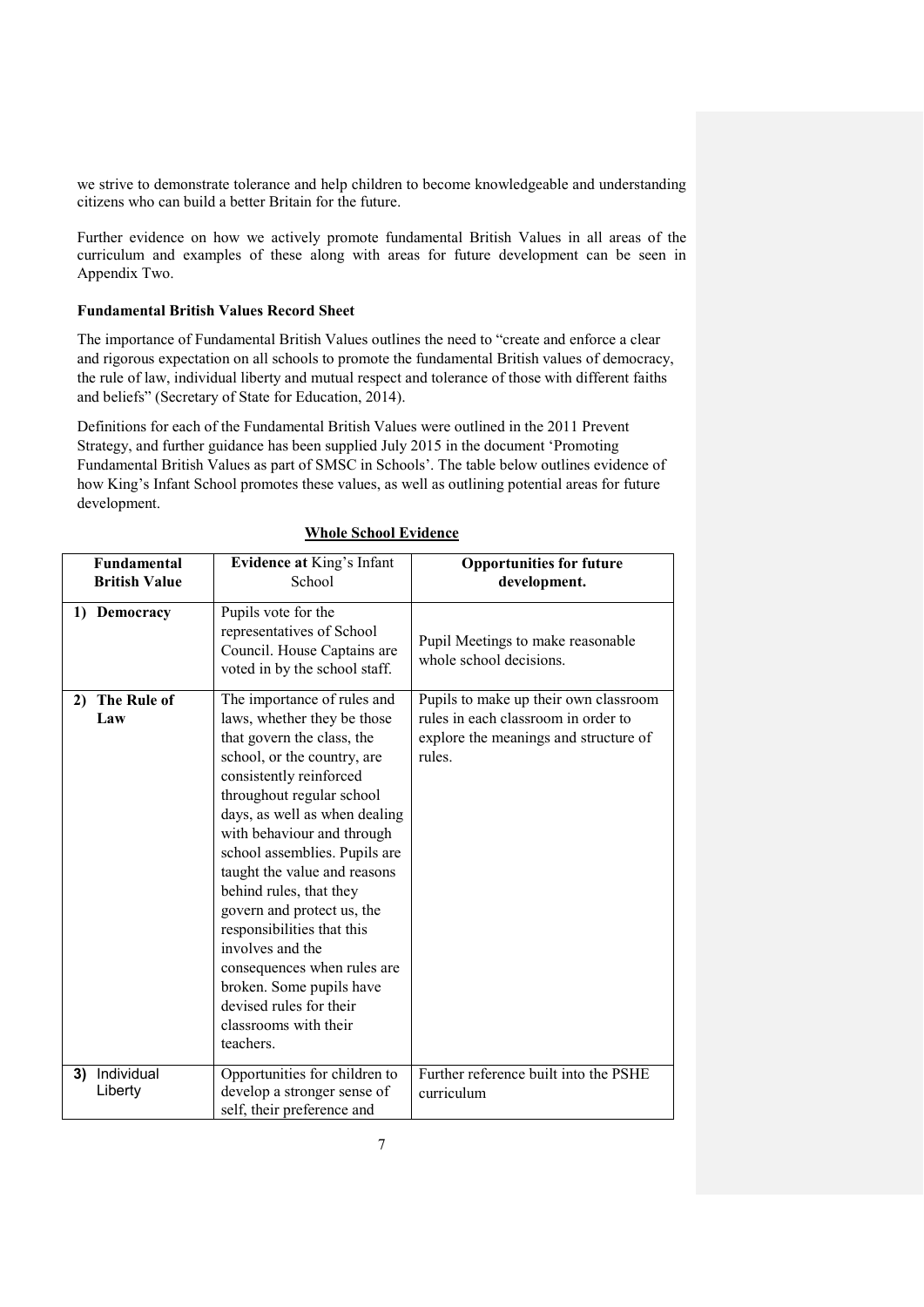|                                                                            | choices.                                                                                                                                                                                                                                                                             |                                                                                                                |
|----------------------------------------------------------------------------|--------------------------------------------------------------------------------------------------------------------------------------------------------------------------------------------------------------------------------------------------------------------------------------|----------------------------------------------------------------------------------------------------------------|
| 4) Mutual Respect                                                          | Sharing of books on different<br>family life. Discussion in<br>PSHE about similarities with<br>others from around the<br>world.                                                                                                                                                      | Further reference built into the PSHE<br>curriculum                                                            |
| Tolerance of<br>5)<br>those from<br><b>Different Faiths</b><br>and Beliefs | Curriculum plans show that<br>multi faith education is<br>taught to ensure<br>understanding of different<br>faiths. RE lessons ensure the<br>teaching of respectful<br>behaviour for each of the<br>religions e.g. covering hair<br>when entering particularly<br>places of worship. | Develop debating further in curriculum<br>for responding appropriately to new<br>views different to their own. |

# **Subject Specific Evidence**

Information below provides reference to where subjects embed Fundamental British Values (FBV) in their lessons. **Numbered references relate to the numbered elements of FBV outlined in the table above.** 

| <b>Subject</b> | <b>Evidence</b>                                       |
|----------------|-------------------------------------------------------|
| <b>English</b> | 1. When covering the topic of 'Persuasive Writing'    |
|                | there are debates over contentious issues such as the |
|                | welfare of animals.                                   |
|                | 2. During 'Anti-bullying Week' the children read a    |
|                | story from another culture and write their own anti-  |
|                | bullying tale.                                        |
|                | 3. We are accepting of others faiths e.g. the         |
|                | Rastafarian poet Benjamin Zephaniah. We accept        |
|                | others' beliefs when debating issues and writing      |
|                | persuasive letters.                                   |
| <b>Maths</b>   | 1. Pupils conducting an opinion survey on an issue.   |
|                | 2. Planning opportunities for pupils to work together |
|                | collaboratively through experimental and              |
|                | investigative work                                    |
|                | 3. Pupils investigating different number sequences    |
|                | and where they occur in the real world.               |
|                | 4. Pupils considering the development of pattern in   |
|                | different cultures including work on tessellations.   |
|                | Allowing discussion on the cultural and historical    |
|                | roots of mathematics.                                 |
|                | 5. Pupils exploring the wealth of mathematics in all  |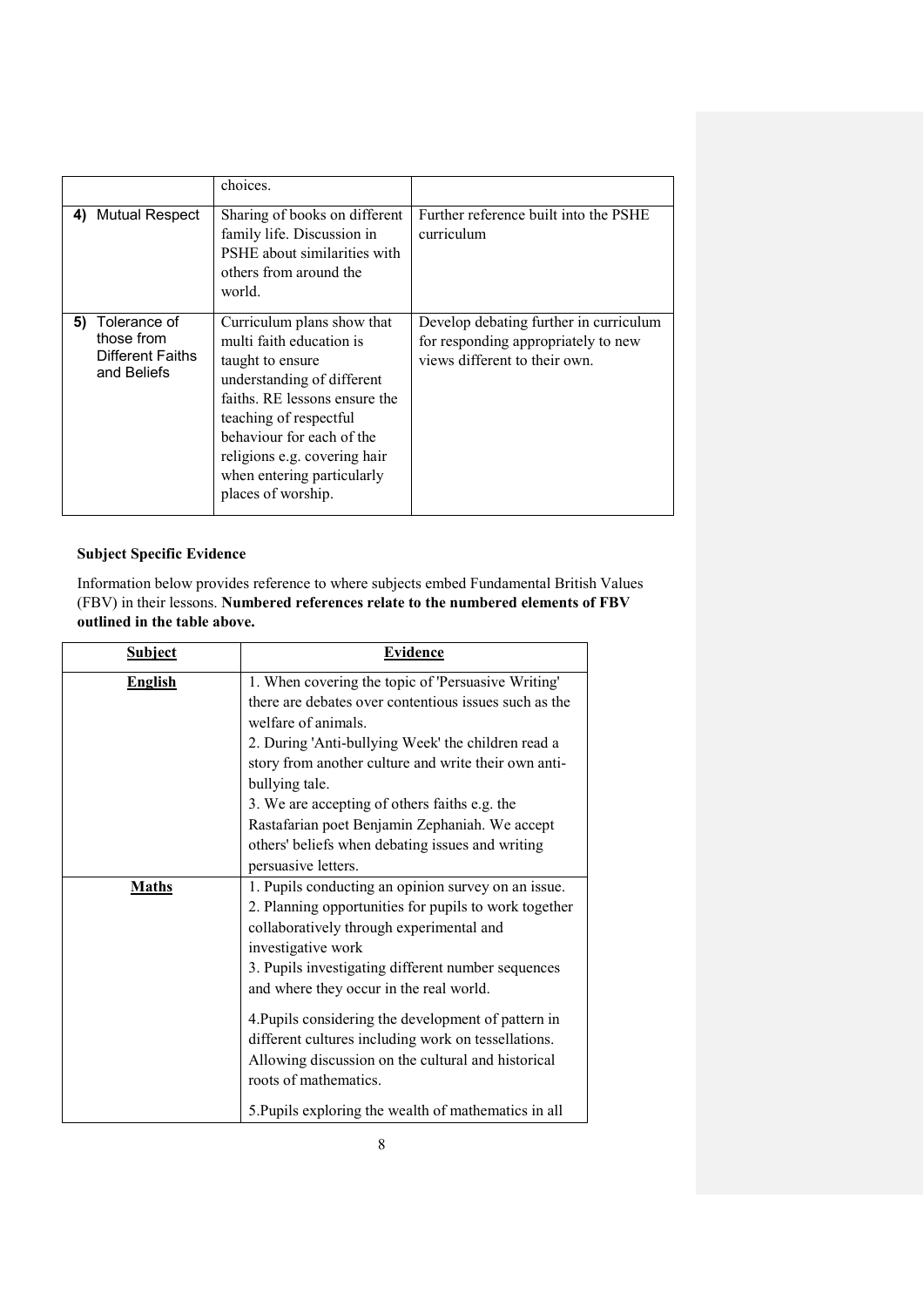|                  | cultures; for instance, recognition is given to<br>symmetry patterns, number systems and<br>mathematical thinking from other cultures.                                                                                                                                                                                                                                                                                                                                                                                                                                                                                                                                                                                                                                                                                                                                                                                                                                                               |
|------------------|------------------------------------------------------------------------------------------------------------------------------------------------------------------------------------------------------------------------------------------------------------------------------------------------------------------------------------------------------------------------------------------------------------------------------------------------------------------------------------------------------------------------------------------------------------------------------------------------------------------------------------------------------------------------------------------------------------------------------------------------------------------------------------------------------------------------------------------------------------------------------------------------------------------------------------------------------------------------------------------------------|
| <b>Science</b>   | 1. In Science there are debates regarding such issues<br>as environmental pollution, global warming and the<br>environmental effects of CO <sub>2</sub> emissions.                                                                                                                                                                                                                                                                                                                                                                                                                                                                                                                                                                                                                                                                                                                                                                                                                                   |
|                  | 2. We consider health and safety issues in practical<br>lessons.                                                                                                                                                                                                                                                                                                                                                                                                                                                                                                                                                                                                                                                                                                                                                                                                                                                                                                                                     |
|                  | 3. We learn about various backgrounds of scientists<br>and respect of their discoveries, mutual development,<br>group work, e.g. practical activities, discussions.                                                                                                                                                                                                                                                                                                                                                                                                                                                                                                                                                                                                                                                                                                                                                                                                                                  |
|                  | 4. We are accepting of others beliefs e.g. 'Big Bang'<br>theory and evolutions,                                                                                                                                                                                                                                                                                                                                                                                                                                                                                                                                                                                                                                                                                                                                                                                                                                                                                                                      |
| <b>History</b>   | 1. We model democracy systems when appropriate<br>with pupils by making opportunities for pupils to<br>vote, elect and share their opinions and ideas.<br>2. The development of and trend toward human<br>rights and the rule of law through history is explored,<br>including reflecting on examples from history where<br>this has been denied/broken down and how different<br>historical cultures/societies compare to our own.<br>These text are age appropriate from 5 years+<br>3. The rights and freedoms of children is shared<br>through books and assemblies. 'The rights of every<br>child' UNICEF book used with all classes.<br>4. The study of History explores a range of different<br>cultures/societies, considering diverse perspectives<br>and acknowledging their achievements, contributions<br>to and influence on the modern world, as well as<br>examining their interactions with other cultures to<br>assess the impact/outcomes of whether these are<br>tolerant or not. |
| <u>Geography</u> | 1. Eco club meeting discuss environmental impact of<br>a variety of lifestyle and activities.<br>4. Water Day event develops understanding about<br>Water Aid in Less Economically Developing<br>Countries and Sustainable Development helps the<br>children<br>understand<br>the<br>complex<br>to<br>ways<br>communities are linked and appreciate the diversity<br>of people's backgrounds.                                                                                                                                                                                                                                                                                                                                                                                                                                                                                                                                                                                                        |
|                  | 5. Year 2 find out how food is produced, traded and<br>transported and how fair trade organizations help<br>farmers and see how it promotes tolerance and                                                                                                                                                                                                                                                                                                                                                                                                                                                                                                                                                                                                                                                                                                                                                                                                                                            |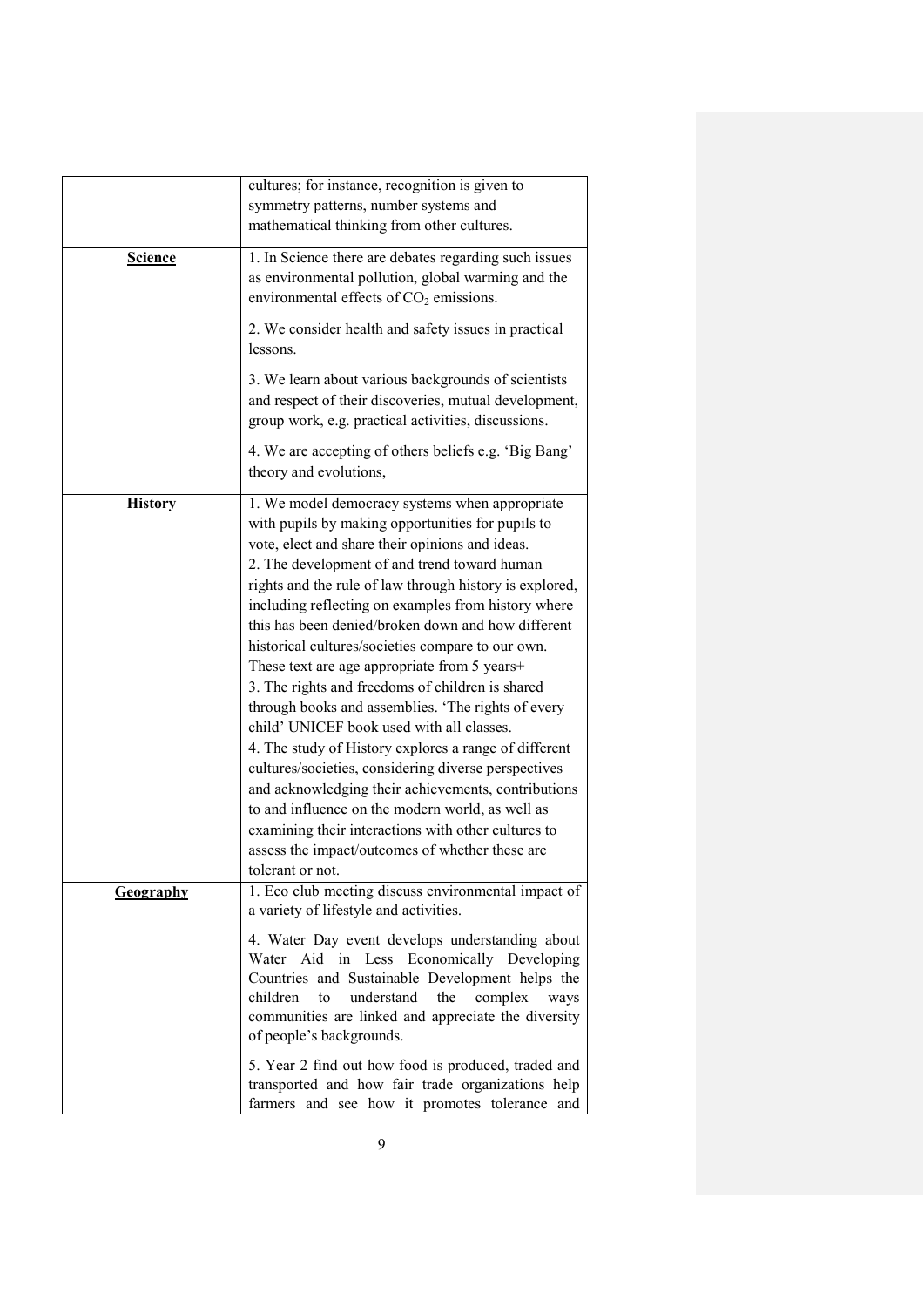|                 | partnership, within local and wider communities.                                                                                                                                                                                                                                                                                                                                                                                                 |
|-----------------|--------------------------------------------------------------------------------------------------------------------------------------------------------------------------------------------------------------------------------------------------------------------------------------------------------------------------------------------------------------------------------------------------------------------------------------------------|
| RE              | 1. In RE lessons, we take part in class debates<br>regarding key ethical and moral issues when studying<br>a range of religions.                                                                                                                                                                                                                                                                                                                 |
|                 | 2. We contrast the rule of law with religious rules<br>and moral precepts.                                                                                                                                                                                                                                                                                                                                                                       |
|                 | 3. We consider our rights and responsibilities and<br>those of others.                                                                                                                                                                                                                                                                                                                                                                           |
|                 | 4. We learn about different religious teachings and<br>show respect to the beliefs of others.                                                                                                                                                                                                                                                                                                                                                    |
|                 | 5. This is clearly a key driver in RE lessons. We<br>learn about different ways of life and beliefs and<br>show openness to difference.                                                                                                                                                                                                                                                                                                          |
| <b>PE/Games</b> | 1/2. Groupings allow children to work together, and<br>give them the chance to discuss their ideas and<br>performance. Their work in general enables them<br>to develop a respect for other children's levels of<br>ability, and encourages them to co-operate across<br>a range of activities and experiences. Children<br>learn to respect and work with each other, and<br>develop a better understanding of themselves and<br>of each other. |
| <b>Music</b>    | 1. We often work in groups and as such have to learn<br>to come to decisions democratically. We discuss<br>ways of making those decisions and often a majority<br>vote will be the way opted for.                                                                                                                                                                                                                                                |
|                 | 2. Individuals are encouraged to make their own<br>choices when selecting musical parts and to put<br>forward their own ideas. When appraising, an<br>individual is entitled to have their own opinion and<br>this is respected by others in the class.                                                                                                                                                                                          |
|                 | 3. We practise Mutual Respect as we have to learn to<br>listen to and consider the ideas of others.                                                                                                                                                                                                                                                                                                                                              |
|                 | 4. We listen to music and learn songs from many<br>different cultures and faiths, and learn something of<br>the background to these, therefore encouraging<br>Tolerance of different faiths and beliefs.                                                                                                                                                                                                                                         |
| <u>Art</u>      | 1. We have high expectations of behaviour and<br>ground rules during the designing and making<br>process, this extends beyond the classroom with a<br>visit and experiences to art galleries or sculpture<br>parks. We promote high expectations and respect                                                                                                                                                                                     |